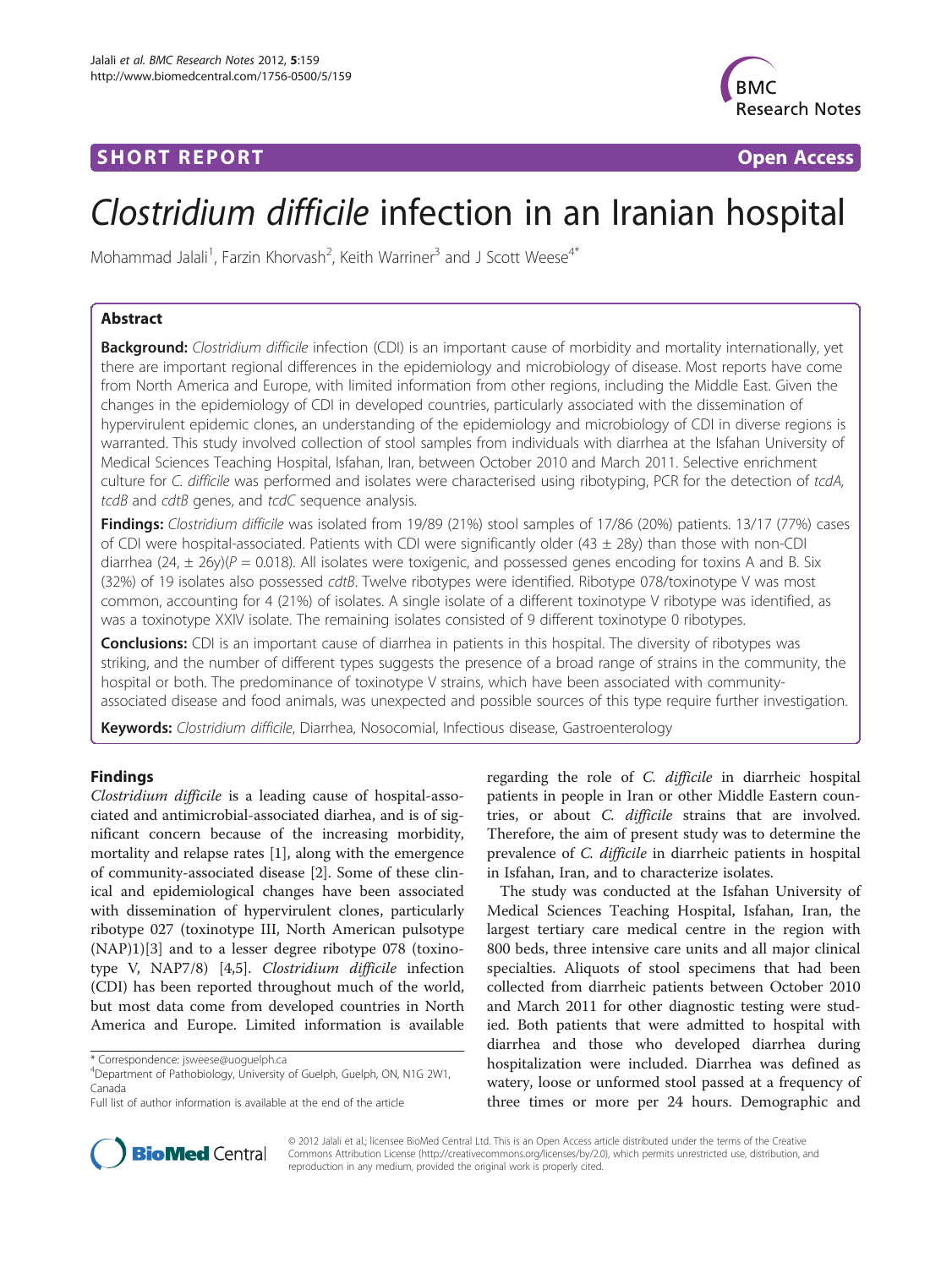basic medical information were collected from the medical record. Cases were classified as community associated (CA) if the onset of symptoms occurred prior to, or within 48 h of admission and if they had not been hospitalized in the preceding 3 months [\[6](#page-3-0)]. Cases were classified has hospital-associated (HA) if the onset was greater than 48 h after admission. Cases that had diarrhea at admission or developed diarrhea within the first 48 h of admission but had been hospitalized within the preceding 4 weeks were classified as hospital-associated, community-onset (HA-CO). Studies such as this are exempt from ethics board review at Isfahan University and instead require approval of the Isfahan University of Medical Sciences Vice Chancellor for Research, which was obtained.

Selective enrichment culture was performed. Approximately 5 g of stool was inoculated into 25 ml of C. difficile selective enrichment broth containing 40 g/l proteose peptone, 5.0 g/l disodium hydrogen phosphate, 0.1 g/l magnesium sulphate, 2.0 g/l sodium chloride, 6.0 g/l fructose and 1.0 g/l sodium taurocholate supplemented with cysteine hydrochloride, norfloxacin and moxalactam, and anaerobically incubated at 37 C for 5–7 days. Two ml of each culture were then added to an equal volume of absolute ethanol, mixed and left at room temperature for 1 h. Alcohol shocked cultures were then centrifuged (4000 rpm/ 10 min) and the pellet was streaked onto C. difficile moxalactam norfloxacin (CDMN) agar (Oxoid) and incubated anaerobically at 37 C for 24-48 h. Suspect colonies were subcultured and identified as *C. difficile* on the basis of characteristic colony morphology, odour, Gram stain morphology and L-proline aminopeptidase test (Prodisk, Remeb, Lenexa, KS, USA). All isolates were screened for the presence of genes encoding toxin A  $(tcdA)$ , toxinB  $(tcdB)$ , the binding component of CDT  $(cdtB)$  and triose phosphate isomerase  $(tpi)$  as have been previously described [[7](#page-3-0)-[9\]](#page-3-0). Isolates were also subjected to PCR ribo-typing [[10](#page-3-0)], toxinotyping [[11\]](#page-3-0) and  $tcdC$  sequence analysis [[12\]](#page-3-0). For ribotyping, ribotypes were assessed visually and compared to an internal collection of ribotypes from over 3000 isolates from humans and animals. When a ribotype pattern was known to be a recognized international ribotype through previous typing of reference strains from the HPA Anaerobic Reference Laboratory (<http://www.webcitation.org/64HSI8B56>) (Cardiff, UK), the appropriate numerical designation (i.e. 078) was used. Otherwise, internal nomenclature was used.

Categorical comparisons were performed using Fisher's exact test while t-test was used for continuous data. A P value of <0.05 was considered significant.

Eighty-six diarrheic patients were enrolled. Clostridium difficile was isolated from 19/89 (21%) of stool samples from 17/86 (20%) patients; 8/36 (22%) women and 9/50 (18%) men  $(P = 0.78)$ . 13/17 (76%) cases were HA-CDI while the other 4 (24%) were CA-CDI. Patients with CDI were significantly older  $(43 \pm 28y)$  than those with non-CDI diarrhea  $(24, \pm 26y)(P = 0.018)$ . Five  $(29%)$  CDI patients were over the age of 65 compared to 6/69 (8.7%) without non-CDI diarrhea ( $P = 0.037$ ). Fifteen (88%) of CDI patients had received antimicrobials prior to the onset of diarrhea, compared to 58 (84%) others  $(P = 1.0)$ .

Two patients had separate episodes of diarrhea 62 and 33 days apart, and the same ribotype was isolated from each episode. Follow-up data were limited but this represents a minimal recurrence rate of 12%. Two (12%) patients with CDI died during hospitalization, however death was only attributed to CDI in 1 (5.9%) individual.

All isolates possessed genes encoding for toxins A and B, and 12 different ribotypes were identified (Table 1). In addition to *tcdA* and *tcdB*, six (32%) isolates also possessed *cdtB*. Four of these were ribotype 078 and toxinotype V, and contained a 39 bp deletion and C184T nonsense mutation in tcdC. One ribotype was a toxinotype V isolate that differed from ribotype 078 but had the same tcdC deletion and mutation. Patients carrying these five isolates were admitted over a period of approximately 2 months, with no more than one per week (Figure [1](#page-2-0)). The other  $cdtB$  positive isolate was a toxinotype XXIV strain that contained an 18-bp tcdC deletion in  $tcdC$  but not the upstream truncating mutation that is characteristic of the toxinotype III hypervirulent ribotype 027/NAP1. The remaining 13 isolates from 11 patients were toxinotype 0 strains consisting of 9 different ribotypes, including ribotype 014 and 8 ribotypes not previously encountered in this laboratory.

All 4 patients from which ribotype 078 was isolated were from rural areas, but had hospital-associated diarrhea. The mean age of patients with ribotype 078 was 29.2y compared to 49.1y for other ribotypes, but this was not statistically significant  $(P = 0.25)$ 

Table 1 Ribotype and toxinotype data for Clostridium difficile isolated from diarrheic individuals in an Iranian hospital

| ---- <b>-</b> ----- |   |                    |             |
|---------------------|---|--------------------|-------------|
| Ribotype            | n | Toxin gene profile | Toxinotype  |
| 078                 | 4 | tcdA, tcdB, cdtB   | V           |
| IR <sub>1</sub>     | 1 | tcdA, tcdB, cdtB   | V           |
| 014                 |   | tcdA, tcdB         | 0           |
| IR <sub>2</sub>     | 1 | tcdA, tcdB, cdtB   | <b>XXIV</b> |
| IR <sub>3</sub>     |   | tcdA, tcdB         | 0           |
| IR4                 | 3 | tcdA, tcdB         | 0           |
| IR5                 | 1 | tcdA, tcdB         | 0           |
| IR <sub>6</sub>     |   | tcdA, tcdB         | 0           |
| IR7                 |   | tcdA, tcdB         | $\Omega$    |
| IR8                 |   | tcdA, tcdB         | 0           |
| IR9                 |   | tcdA, tcdB         | 0           |
| <b>IR10</b>         |   | tcdA, tcdB         | 0           |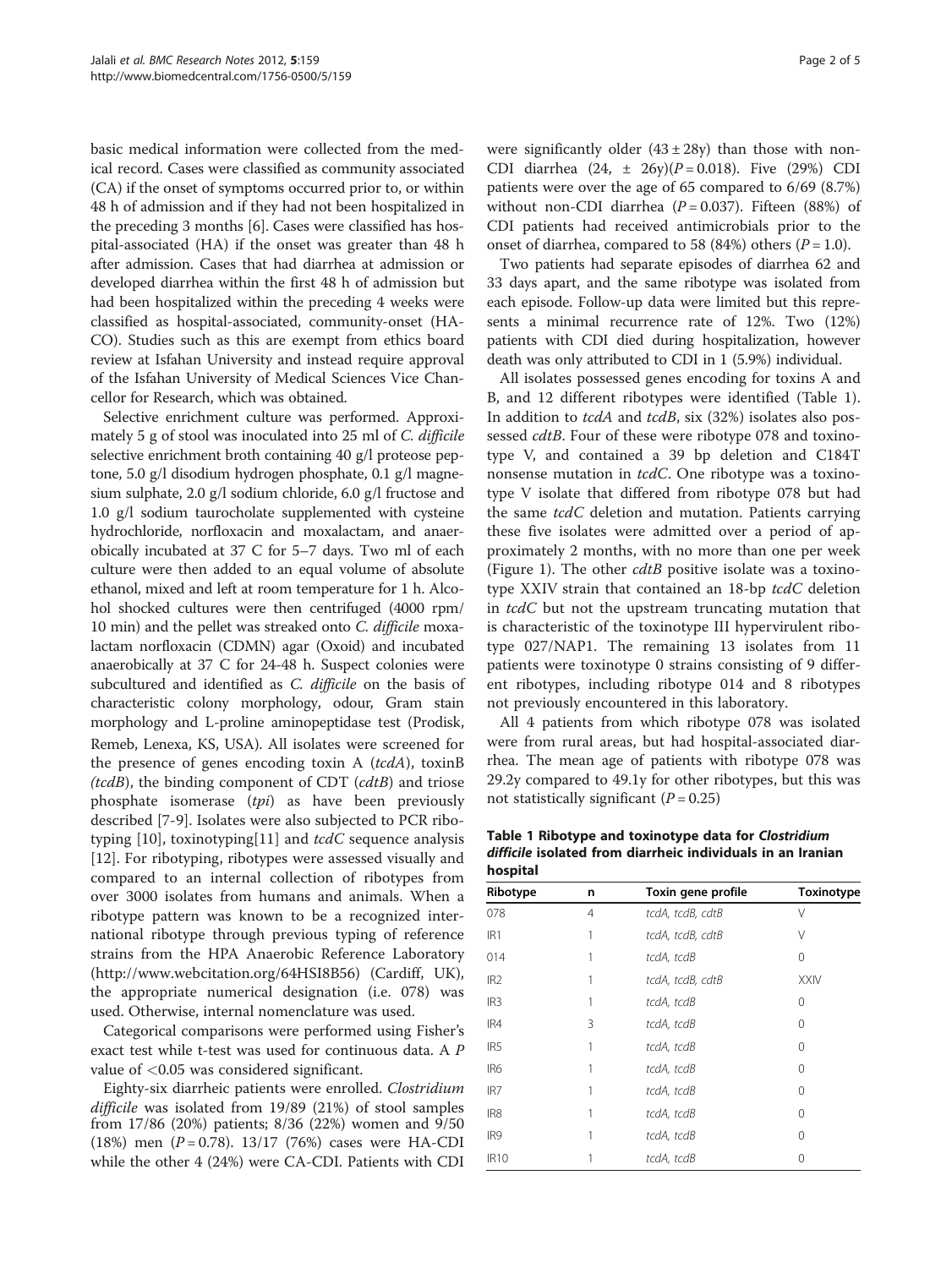<span id="page-2-0"></span>

The prevalence of CDI (21%) was consistent with many studies of hospitalized individuals in other regions, albeit higher than two recent Iranian studies that reported isolation of toxigenic C. difficile from 6.1-6.8% of stool samples [\[13,14\]](#page-3-0). Other regional studies have reported 4.6- 9.5% prevalence in two studies from Saudi Arabia [\[15](#page-3-0)], 10.5% in Kuwait [[16](#page-3-0)], and 13.7% from Jordan [\[17](#page-3-0)]. However, limited emphasis should be placed on comparisons of prevalence because of differences in study methodology. The key finding is that CDI appears to be common in patients in Iranian hospitals, and may be underdiagnosed since testing appears to be rarely performed, in part because of limited access to commercial assays.

As is consistent with other reports, CDI was associated with older individuals. However, in this study, the CDI patients were younger (mean 43y) compared to most other reports [\[1,18\]](#page-3-0) and less than 30% of CDI patients were over the age of 65. Reasons for this difference are not apparent. Classically, CDI has been considered a disease predominantly of elderly individuals, however there are increasing reports of CDI in younger individual, including people that would be considered at low risk of infection [[19-21\]](#page-3-0). Only limited investigation of risk factors was performed here based on the available data. There was no association between antimicrobial use and CDI in these patients, however antimicrobial use was very common in both CDI and non-CDI groups, and the role of antimicrobials in CDI can certainly not be dismissed by these data.

Community-associated CDI is being more commonly reported in some regions, often associated with milder disease in younger individuals and people with little or no antimicrobial exposure [[2,20](#page-3-0),[22](#page-3-0)]. In this study, 23% of cases were classified as CA-CDI, and all involved

different toxinotype 0 strains. While the majority of cases were therefore associated with hospitalization, it cannot be stated with certainty that exposure occurred in hospital since testing of patients at admission, prior to the onset of disease, would be required to ensure that they were not carrying *C. difficile* at the time of admission. Since there was a wide diversity in types and little evidence of temporal clustering (Figure 1), a point-source of hospital exposure was not apparent. Hospital-associated CDI could have occurred from exposure of different patients to different strains in hospital, but also could have been the result of development of disease from C. difficile that was resident in the intestinal tract at the time of admission.

The wide diversity of ribotypes was interesting. Toxinotype 0 strains predominated, yet only 1 isolate (ribotype 014) was consistent with major reported human types. The diversity of ribotypes within toxinotype 0 strains and the differences between common toxinotype 0 ribotypes in this versus other studies was interesting. The relatively high prevalence of ribotype 078 was consistent with two studies from Kuwait that identified ribotype 078 as one of the predominant types [[23](#page-3-0),[24](#page-3-0)]. Additionally, the one other toxinotype V isolate is likely closely related to ribotype 078, and the overall prevalence of toxinotype V strains was 29%. Recent studies have reported increases in the prevalence of ribotype 078 or toxinotype V strains in humans, particularly in community-associated disease [\[19](#page-3-0)[,25](#page-4-0)]. This strain can also be found commonly in food animals and food [\[26-28](#page-4-0)], leading to concern that it might be foodborne or zoonotic [[29\]](#page-4-0). While all patients with ribotype 078 were from rural regions, disease onset was in hospital and the origin of infection cannot be discerned. Further, no information about animal or food contact is available, and no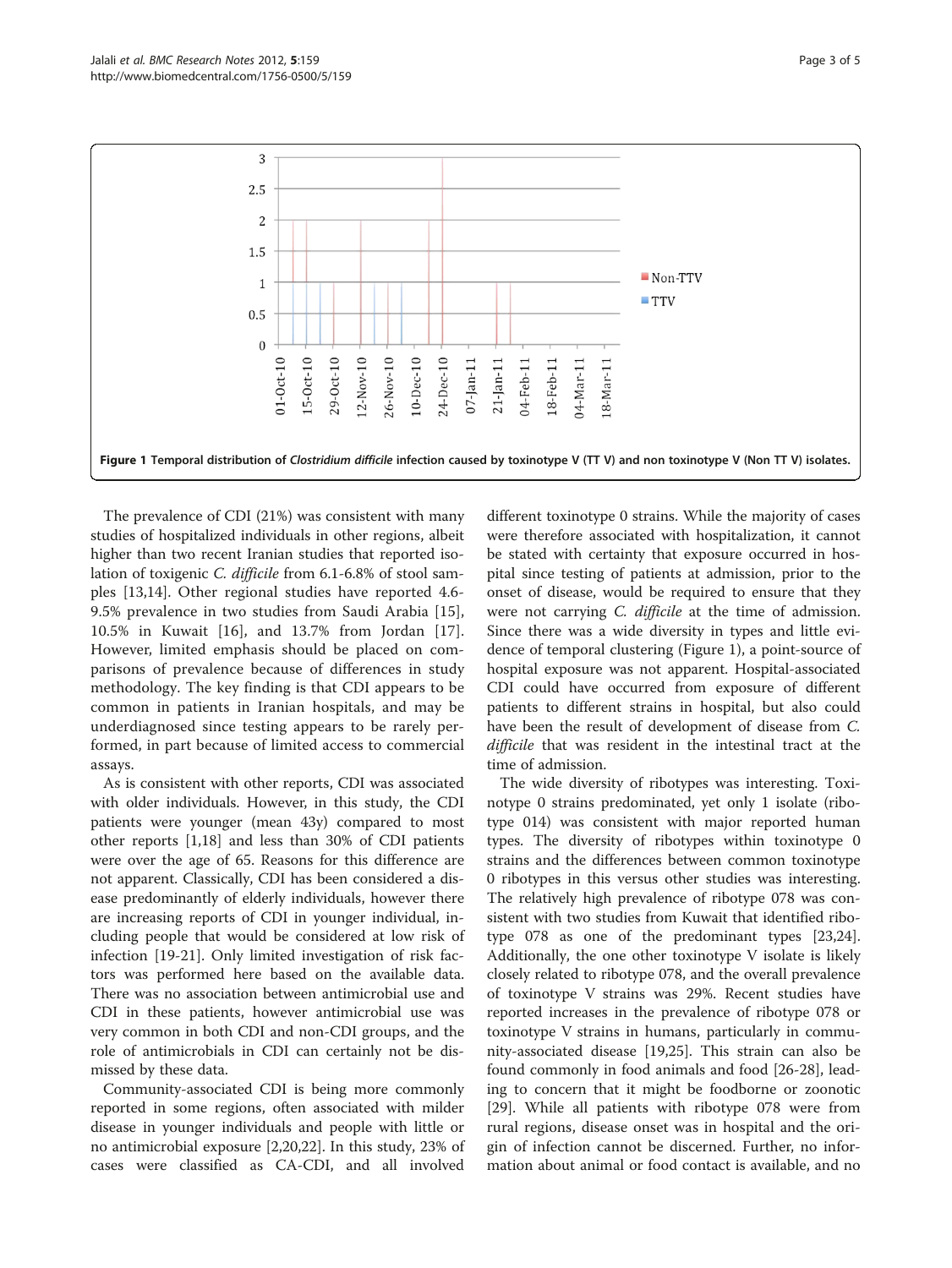<span id="page-3-0"></span>data regarding C. difficile in animals or food are available for this region. Therefore no assumptions can be made regarding potential sources of this strain. The four patients with ribotype 078 were admitted over a 37 day period (Figure [1](#page-2-0)), and the potential that these represent a small hospital-associated cluster cannot be dismissed. Ribotype 027, a toxinotype III strain associated with hypervirulent disease and epidemics internationally [\[30](#page-4-0)], was not identified in any patient. The diversity in ribotypes is consistent with the only available Iranian study, which reported 28 different ribotypes amongst 178 isolates [14]. That study did not compare strains to internationally recognized reference strains and did not perform other typing methods, so detailed comparison with these data is impossible.

This study indicates that *C. difficile* might be an important enteric pathogen in patients in Iranian hospitals. Efforts must be undertaken to diagnose CDI to allow for targeted therapy and to provide a better understanding of this important disease. While some aspects identified here are consistent with reports of CDI in other areas, further study of the epidemiology and microbiology of CDI in this region is required to explore some apparent differences, such as the younger age distribution and the predominance of ribotype 078. While ribotype 027 was not identified, further surveillance is required to determine whether this strain is indeed present in the country and to monitor for its emergence.

#### Competing interests

The authors declare that they have no competing interests.

#### Acknowledgements

The authors thank Joyce Rousseau for technical assistance.

#### Author details

<sup>1</sup>School of Nutrition and Food Sciences and Food Security Research Center, Isfahan University of Medical Sciences, Isfahan, Iran. <sup>2</sup>Department of Infectious Disease, Al-Zahra Hospital, Isfahan University of Medical Sciences, Isfahan, Iran. <sup>3</sup>Department of Food Sciences, University of Guelph, Guelph, ON, Canada. <sup>4</sup>Department of Pathobiology, University of Guelph, Guelph, ON, N1G 2W1, Canada.

#### Authors' contributions

MJ, JSW and KW designed the study. FK coordinated sample and medical record data collection. MJ performed the laboratory tests under the direction of JSW. All authors contributed to writing and reviewing the final manuscript. All authors read and approved the final manuscript.

#### Received: 15 September 2011 Accepted: 21 March 2012 Published: 21 March 2012

#### References

- Pépin J, Valiquette L, Alary M, Villemure P, Pelletier A, Forget K, Pépin K, Chouinard D: Clostridium difficile-associated diarrhea in a region of Quebec from 1991 to 2003: a changing pattern of disease severity. CMAJ 2004, 171(5):466–472.
- Centers for Disease Control and Prevention: Severe Clostridium difficileassociated disease in populations previously at low risk–four states, 2005. MMWR Morb Mortal Wkly Rep 2005, 54(47):1201–1205.
- 3. Goorhuis A, Van der Kooi T, Vaessen N, Dekker F, Van den Berg R, Harmanus C, van den Hof S, Notermans D, Kuijper E: Spread and epidemiology of

Clostridium difficile polymerase chain reaction ribotype 027/toxinotype III in The Netherlands. Clin Infect Dis 2007, 45(6):695-703.

- 4. Mulvey MR, Boyd DA, Gravel D, Hutchinson J, Kelly S, Mcgeer A, Moore D, Simor A, Suh KN, Taylor G, Weese JS, Miller M: Hypervirulent Clostridium difficile strains in hospitalized patients. Canada. Emerging Infect Dis 2010, 16(4):678–81.
- 5. Rupnik M, Widmer A, Zimmermann O, Eckert C, Barbut F: Clostridium difficile toxinotype V, ribotype 078, in animals and humans. J Clin Microbiol 2008, 46:2146.
- 6. McDonald L, Coignard B, Dubberke E, Song X, Horan T, Kutty P: Unknown: Recommendations for surveillance of Clostridium difficile-associated disease. Infect Control Hosp Epidemiol 2007, 28(2):140–145.
- 7. Kato H, Kato N, Watanabe K, Iwai N, Nakamura H, Yamamoto T, Suzuki K, Kim S, Chong Y, Wasito E: Identification of toxin A-negative, toxin Bpositive Clostridium difficile by PCR. J Clin Microbiol 1998, 36(8):2178-2182.
- 8. Stubbs S, Rupnik M, Gibert M, Brazier J, Duerden B, Popoff M: Production of actin-specific ADP-ribosyltransferase (binary toxin) by strains of Clostridium difficile. FEMS Microbiol Lett 2000, 186(2):307–312.
- 9. Lemee L, Dhalluin A, Testelin S, Mattrat M, Maillard K, Lemeland J, Pons J: Multiplex PCR targeting tpi (triose phosphate isomerase), tcdA (Toxin A), and tcdB (Toxin B) genes for toxigenic culture of Clostridium difficile. Clin Microbiol 2004, 42(12):5710–5714.
- 10. Bidet P, Barbut F, Lalande V, Burghoffer B, Petit J: Development of a new PCR-ribotyping method for Clostridium difficile based on ribosomal RNA gene sequencing. FEMS Microbiol Lett 1999, 175(2):261–266.
- 11. Rupnik M, Avesani V, Janc M, von Fichel-Streiber C, Delmée M; A novel toxinotyping scheme and correlation of toxinotypes with serogroups of Clostridium difficile isolates. J Clin Microbiol 1998, 36(8):2240–2247.
- 12. Curry SR, Marsh JW, Muto CA, O'Leary MM, Pasculle AW, Harrison LH: tcdC genotypes associated with severe TcdC truncation in an epidemic clone and other strains of Clostridium difficile. J Clin Microbiol 2007, 45(1):215-221.
- 13. Sadeghifard N, Salari MH, Ghassemi MR, Eshraghi S, Amin Harati F: The incidence of nosocomial toxigenic Clostridium difficile associated diarrhea in Tehran tertiary medical centers. Acta Med Iran 2010, 48(5):320–325.
- 14. Sadeghifard N, Salari MH, Ranjbar R, Ghafouryan S, Raftari M, Abdulamir AS, Fatimah AB, Kazemi B: The clinical and environmental spread and diversity of toxigenic Clostridium difficile diarrheic in the region of the Middle East. Rev Infection 2010, 1:180–187.
- 15. Al-Tawfiq JA, Abed MS: Clostridium difficile-associated disease among patients in Dhahran, Saudi Arabia. Travel Med Infect Dis 2010, 8(6):373–376.
- 16. Jamal W, Rotimi VO, Brazier J, Duerden BI: Analysis of prevalence, risk factors and molecular epidemiology of Clostridium difficile infection in Kuwait over a 3-year period. Anaerobe 2010, 16(6):560–565.
- 17. Nasereddin LM, Bakri FG, Shehabi AA: Clostridium difficile infections among Jordanian adult hospitalized patients. Am J Infection Control 2009, 37(10):864–866.
- 18. Barbut F, Corthier G, Charpak Y, Cerf M, Monteil H, Fosse T, Trévoux A, De Barbeyrac B, Boussougant Y, Tigaud S, et al: Prevalence and pathogenicity of Clostridium difficile in hospitalized patients. A French multicenter study. Arch Intern Med 1996, 156(13):1449–1454.
- 19. Goorhuis A, Bakker D, Corver J, Debast SB, Harmanus C, Notermans DW, Bergwerff AA, Dekker FW, Kuijper EJ: Emergence of Clostridium difficile infection due to a new hypervirulent strain, polymerase chain reaction ribotype 078. Clin Infect Dis 2008, 47(9):1162–1170.
- 20. Centers for Disease Control and Prevention (CDC): Surveillance for community-associated Clostridium difficile–Connecticut, 2006. MMWR Morb Mortal Wkly Rep 2008, 57(13):340–343.
- 21. Vindigni SM, Shane AL, 10: Clostridium difficile infections among hospitalized children, United States, 1997–2006. Emerging Infect Dis 2010, 16:1651–1652.
- 22. Paltansing S, van den Berg RJ, Guseinova RA, Visser CE, van der Vorm ER, Kuijper EJ: Characteristics and incidence of Clostridium difficile-associated disease in The Netherlands, 2005. Clin Microbiol Infect 2007, 13(11):1058– 1064.
- 23. Jamal WY, Rotimi VO, Grubesic A, Rupnik M, Brazier JS, Duerden BI: Correlation of multidrug resistance, toxinotypes and PCR ribotypes in Clostridium difficile isolates from Kuwait. J Chemother 2009, 21(5):521–526.
- 24. Rotimi VO, Jamal WY, Mokaddas EM, Brazier JS, Johny M, Duerden BI: Prevalent PCR ribotypes of clinical and environmental strains of Clostridium difficile isolated from intensive-therapy unit patients in Kuwait. J Med Microbiol 2003, 52(Pt 8):705–709.